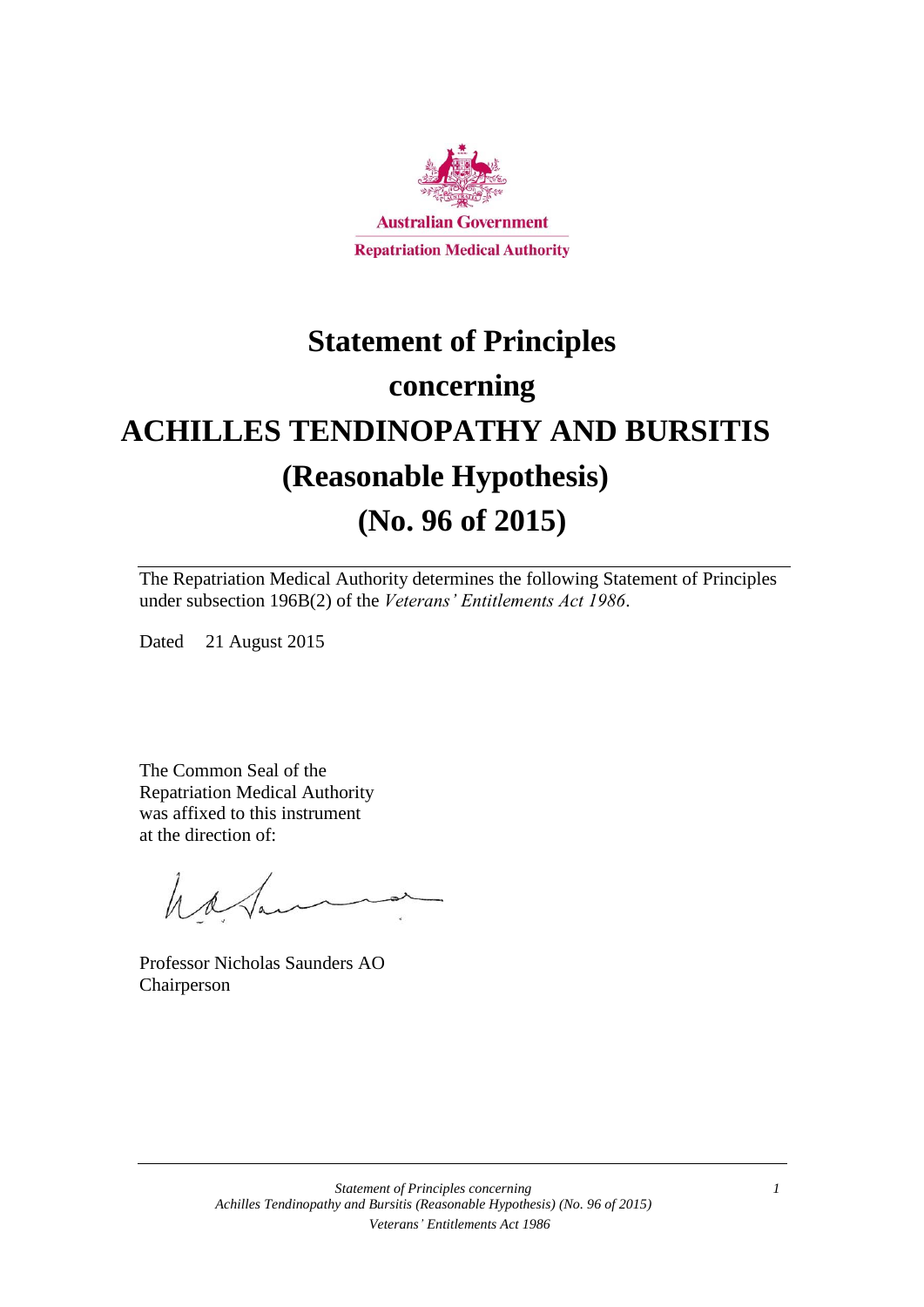### Contents

| $\mathfrak{D}$ |                                                                                  |  |  |  |  |  |
|----------------|----------------------------------------------------------------------------------|--|--|--|--|--|
| 3              |                                                                                  |  |  |  |  |  |
| 4              |                                                                                  |  |  |  |  |  |
| 5              |                                                                                  |  |  |  |  |  |
| 6              |                                                                                  |  |  |  |  |  |
| 7              | Kind of injury, disease or death to which this Statement of Principles relates 3 |  |  |  |  |  |
| 8              |                                                                                  |  |  |  |  |  |
| 9              |                                                                                  |  |  |  |  |  |
| 10             |                                                                                  |  |  |  |  |  |
| 11             | Factors referring to an injury or disease covered by another Statement of        |  |  |  |  |  |
|                |                                                                                  |  |  |  |  |  |
|                |                                                                                  |  |  |  |  |  |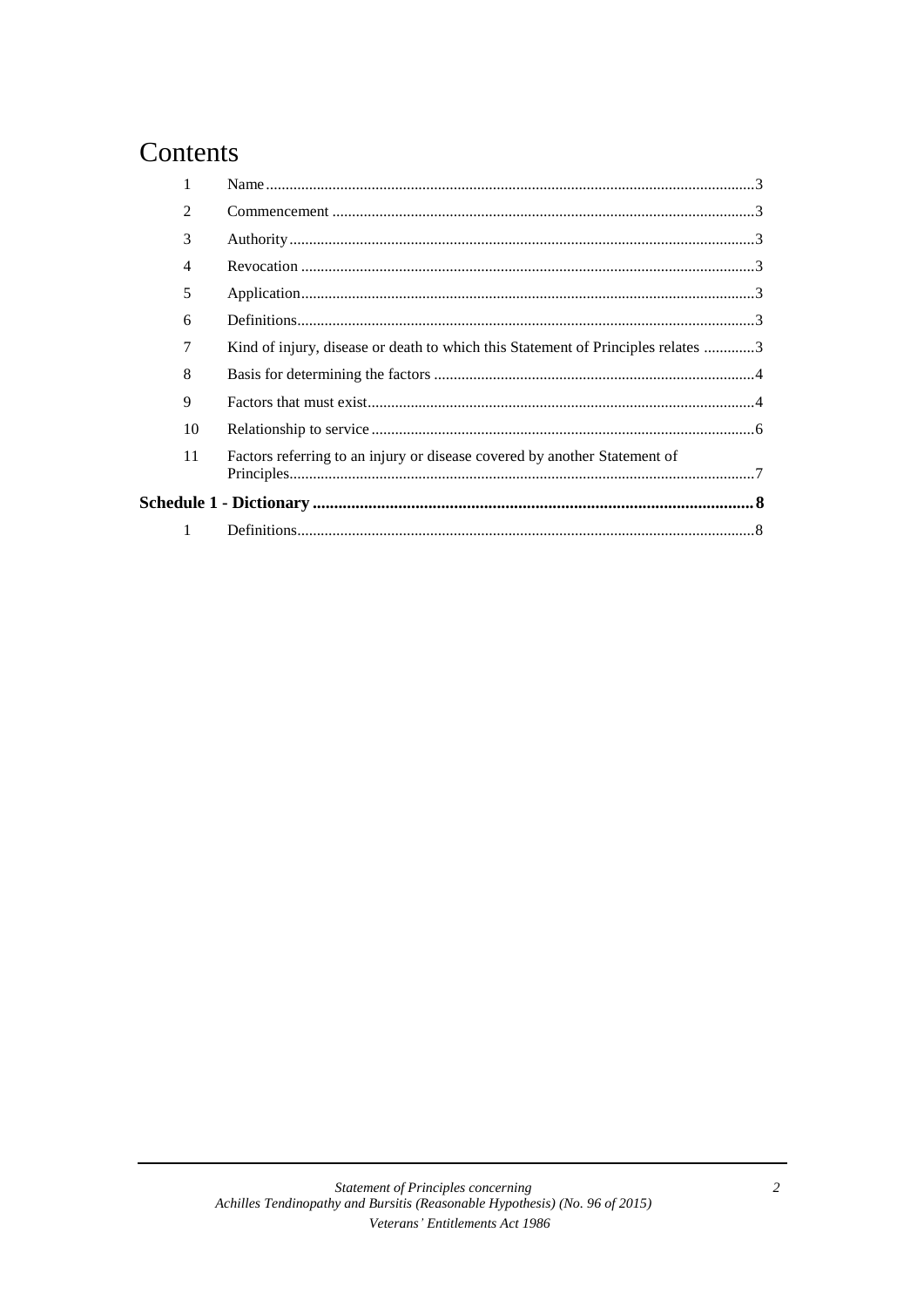#### **1 Name**

This is the Statement of Principles concerning *Achilles tendinopathy and bursitis (Reasonable Hypothesis)* (No. 96 of 2015).

#### **2 Commencement**

This instrument commences on **21 September 2015**.

#### **3 Authority**

This instrument is made under subsection 196B(2) of the *Veterans' Entitlements Act 1986*.

#### **4 Revocation**

The Statement of Principles concerning Achilles tendinopathy and bursitis No. 37 of 2007 made under subsection 196B(2) of the VEA is revoked.

#### **5 Application**

This instrument applies to a claim to which section 120A of the VEA or section 338 of the *Military Rehabilitation and Compensation Act 2004* applies.

#### **6 Definitions**

The terms defined in the Schedule 1 - Dictionary have the meaning given when used in this instrument.

#### **7 Kind of injury, disease or death to which this Statement of Principles relates**

(1) This Statement of Principles is about Achilles tendinopathy and bursitis and death from Achilles tendinopathy and bursitis.

#### *Meaning of Achilles tendinopathy and bursitis*

- (2) For the purposes of this Statement of Principles,
	- (a) Achilles tendinopathy means a condition characterised by painful inflammation associated with degeneration in the Achilles tendon, including degenerative tears of the Achilles tendon, or inflammation of the paratendinous tissues; and
	- (b) bursitis means inflammation and thickening of the deep retrocalcaneal bursa about the Achilles tendon; and
	- (c) excludes posterior adventitial heel bursitis.
- (3) While Achilles tendinopathy and bursitis attracts ICD-10-AM code M76.6, in applying this Statement of Principles the meaning of Achilles tendinopathy and bursitis is that given in subsection (2).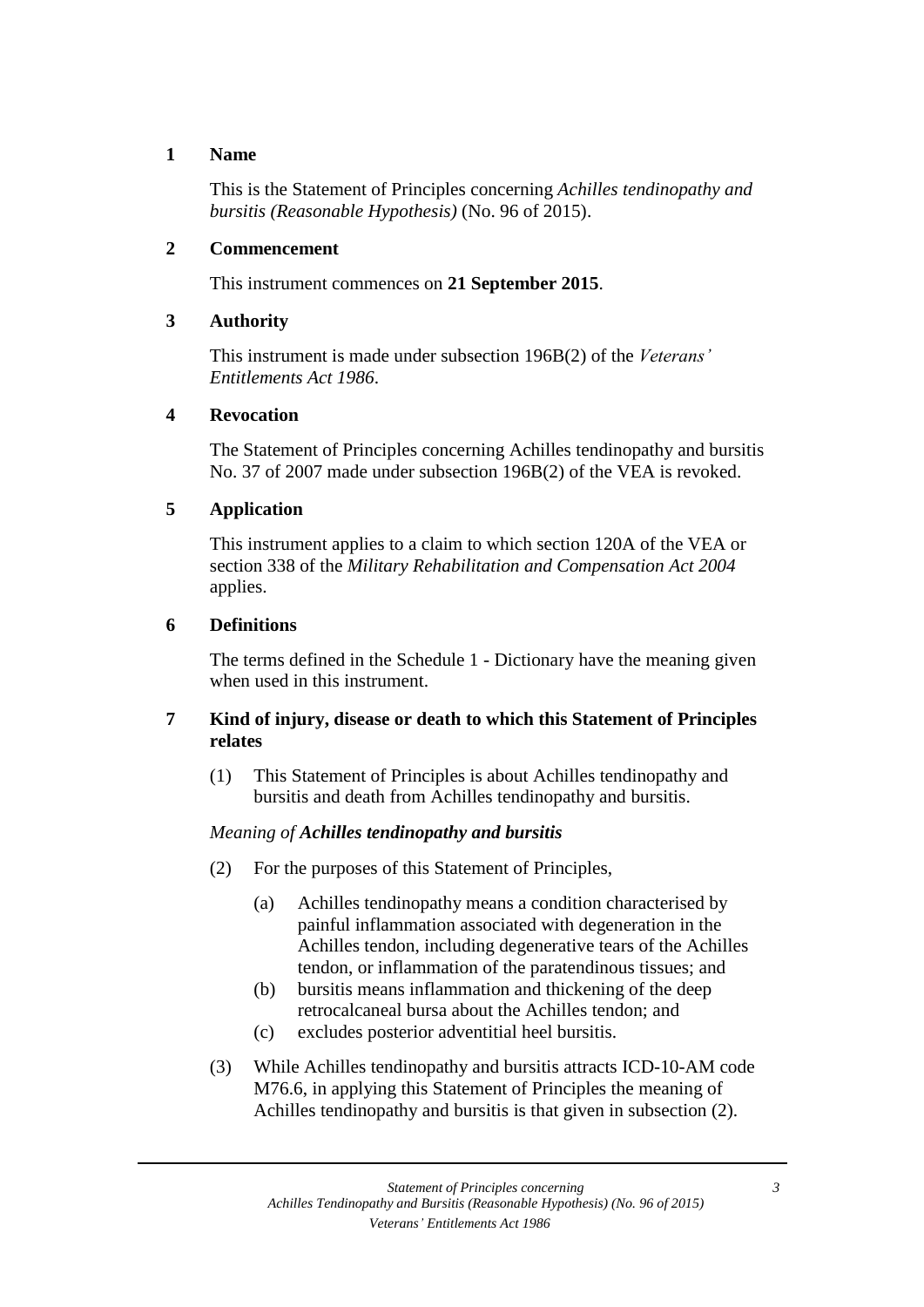(4) For subsection (3), a reference to an ICD-10-AM code is a reference to the code assigned to a particular kind of injury or disease in *The International Statistical Classification of Diseases and Related Health Problems*, *Tenth Revision, Australian Modification* (ICD-10-AM), Ninth Edition, effective date of 1 July 2015, copyrighted by the Independent Hospital Pricing Authority, ISBN 978-1-76007-020-5.

#### *Death from Achilles tendinopathy and bursitis*

(5) For the purposes of this Statement of Principles, Achilles tendinopathy or bursitis, in relation to a person, includes death from a terminal event or condition that was contributed to by the person's Achilles tendinopathy or bursitis.

Note: *terminal event* is defined in the Schedule 1 – Dictionary.

#### **8 Basis for determining the factors**

The Repatriation Medical Authority is of the view that there is sound medical-scientific evidence that indicates that Achilles tendinopathy or bursitis and death from Achilles tendinopathy or bursitis can be related to relevant service rendered by veterans, members of Peacekeeping Forces, or members of the Forces under the VEA, or members under the MRCA.

Note: *relevant service* is defined in the Schedule 1 – Dictionary.

#### **9 Factors that must exist**

At least one of the following factors must as a minimum exist before it can be said that a reasonable hypothesis has been raised connecting Achilles tendinopathy or bursitis or death from Achilles tendinopathy or bursitis with the circumstances of a person's relevant service:

- (1) running or jogging an average of at least 30 kilometres per week for the four weeks before the clinical onset of Achilles tendinopathy or bursitis;
- (2) undertaking weight bearing exercise involving repeated activity of the ankle joint of the affected leg, at a minimum intensity of five METs, for at least four hours per week for the four weeks before the clinical onset of Achilles tendinopathy or bursitis;

Note: *MET* is defined in the Schedule 1 - Dictionary.

(3) increasing the frequency, duration or intensity of weight bearing activity involving the ankle joint of the affected leg by at least 100 percent, to a minimum intensity of five METs for at least two hours per day, within the seven days before the clinical onset of Achilles tendinopathy or bursitis;

Note: *MET* is defined in the Schedule 1 - Dictionary.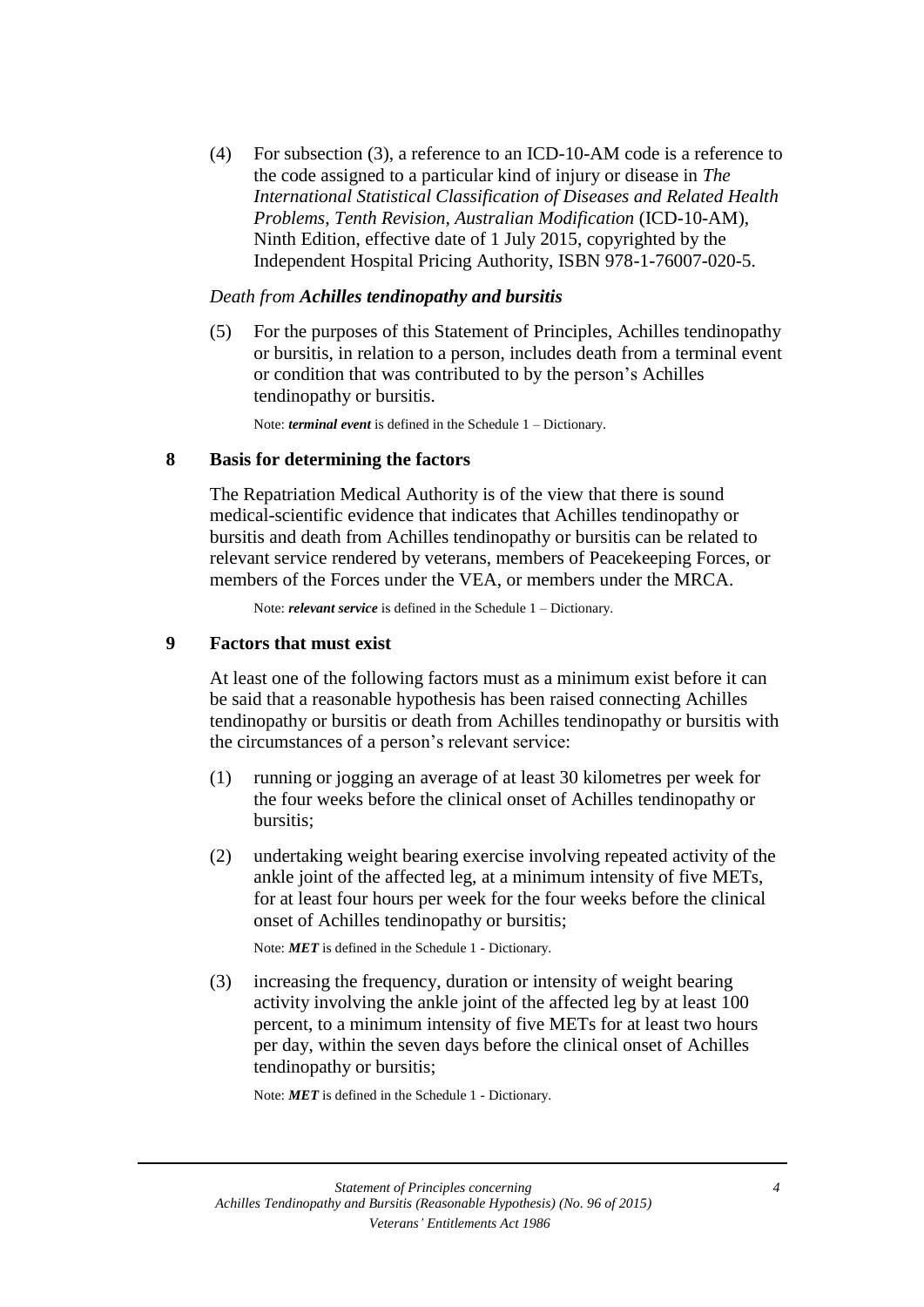(4) having a disease from the specified list of systemic arthritic diseases at the time of the clinical onset of Achilles tendinopathy or bursitis;

Note: *specified list of systemic arthritic diseases* is defined in the Schedule 1 - Dictionary.

(5) having a significant biomechanical abnormality involving the affected foot or affected ankle at the time of the clinical onset of Achilles tendinopathy or bursitis;

Note: *significant biomechanical abnormality* is defined in the Schedule 1 – Dictionary.

- (6) undergoing a renal transplant within the ten years before the clinical onset of Achilles tendinopathy or bursitis;
- (7) for Achilles tendinopathy only, undergoing treatment with fluoroquinolone antibiotics within the 14 days before the clinical onset of Achilles tendinopathy;
- (8) being treated with a glucocorticoid drug as specified before the clinical onset of Achilles tendinopathy or bursitis;

Note: *glucocorticoid drug as specified* is defined in the Schedule 1 - Dictionary.

(9) being obese at the time of the clinical onset of Achilles tendinopathy or bursitis;

Note: *being obese* is defined in the Schedule 1 - Dictionary.

- (10) having diabetes mellitus at the time of the clinical onset of Achilles tendinopathy or bursitis;
- (11) being treated for at least four weeks with an aromatase inhibitor within the one year before the clinical onset of Achilles tendinopathy or bursitis;
- (12) running or jogging an average of at least 30 kilometres per week for the four weeks before the clinical worsening of Achilles tendinopathy or bursitis;
- (13) undertaking weight bearing exercise involving repeated activity of the ankle joint of the affected leg, at a minimum intensity of five METs, for at least four hours per week for the four weeks before the clinical worsening of Achilles tendinopathy or bursitis;

Note: *MET* is defined in the Schedule 1 - Dictionary.

(14) increasing the frequency, duration or intensity of weight bearing activity involving the ankle joint of the affected leg by at least 100 percent, to a minimum intensity of five METs for at least two hours per day, within the seven days before the clinical worsening of Achilles tendinopathy or bursitis;

Note: *MET* is defined in the Schedule 1 - Dictionary.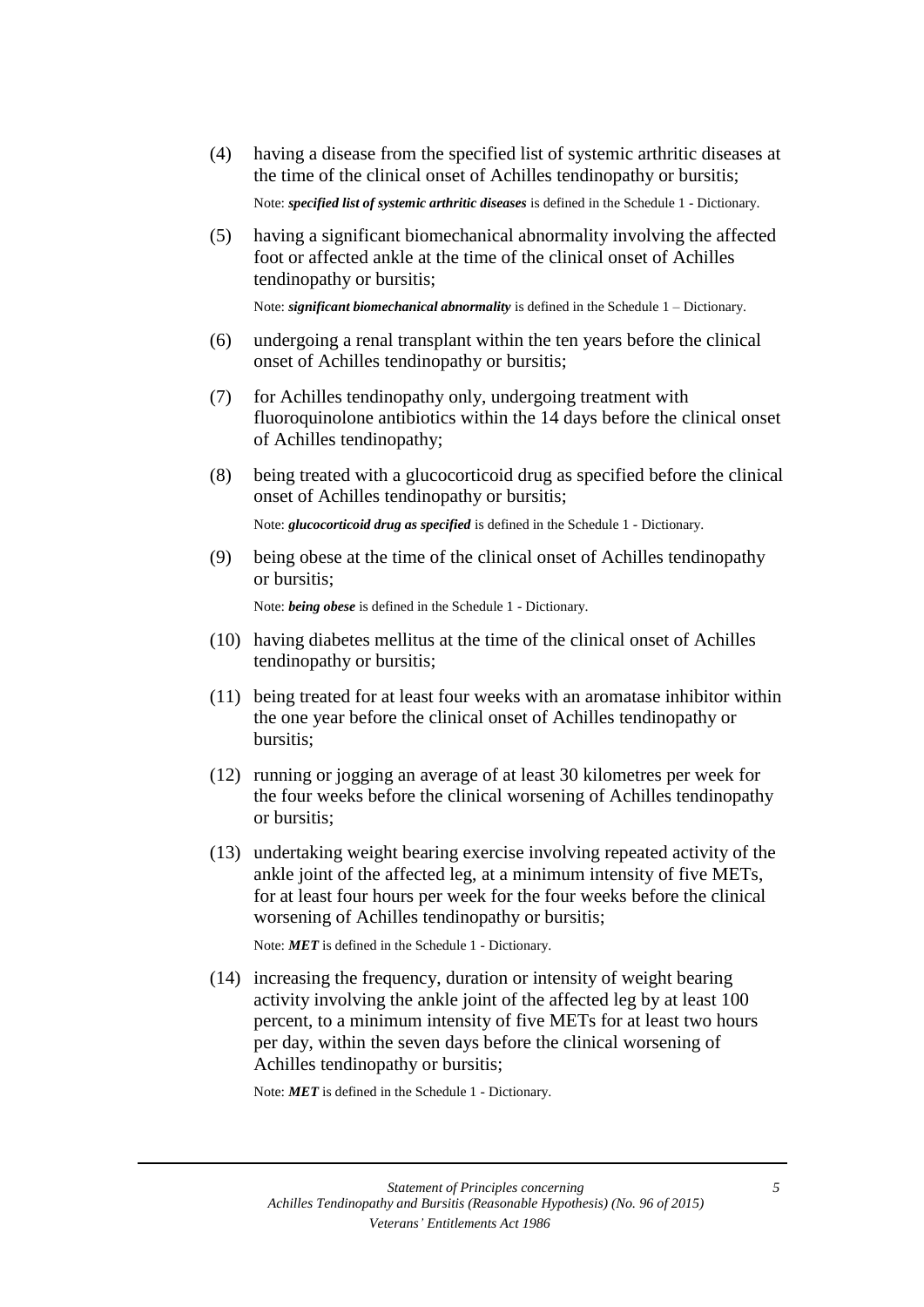- (15) having a disease from the specified list of systemic arthritic diseases at the time of the clinical worsening of Achilles tendinopathy or bursitis; Note: *specified list of systemic arthritic diseases* is defined in the Schedule 1 - Dictionary.
- (16) having a significant biomechanical abnormality involving the affected foot or affected ankle at the time of the clinical worsening of Achilles tendinopathy or bursitis;

Note: *significant biomechanical abnormality* is defined in the Schedule 1 – Dictionary.

- (17) undergoing a renal transplant within the ten years before the clinical worsening of Achilles tendinopathy or bursitis;
- (18) for Achilles tendinopathy only, undergoing treatment with fluoroquinolone antibiotics within the 14 days before the clinical worsening of Achilles tendinopathy;
- (19) being treated with a glucocorticoid drug as specified before the clinical worsening of Achilles tendinopathy or bursitis;

Note: *glucocorticoid drug as specified* is defined in the Schedule 1 - Dictionary.

- (20) having a glucocorticoid injection into the Achilles tendon or in the region of the Achilles tendon, before the clinical worsening of Achilles tendinopathy or bursitis;
- (21) being obese at the time of the clinical worsening of Achilles tendinopathy or bursitis;

Note: *being obese* is defined in the Schedule 1 - Dictionary.

- (22) having diabetes mellitus at the time of the clinical worsening of Achilles tendinopathy or bursitis;
- (23) being treated for at least four weeks with an aromatase inhibitor within the one year before the clinical worsening of Achilles tendinopathy or bursitis;
- (24) inability to obtain appropriate clinical management for Achilles tendinopathy or bursitis.

#### **10 Relationship to service**

- (1) The existence in a person of any factor referred to in section 9 must be related to the relevant service rendered by the person.
- (2) The factors set out in subsections  $9(12)$  to  $9(24)$  apply only to material contribution to, or aggravation of, Achilles tendinopathy or bursitis where the person's Achilles tendinopathy or bursitis was suffered or contracted before or during (but did not arise out of) the person's relevant service.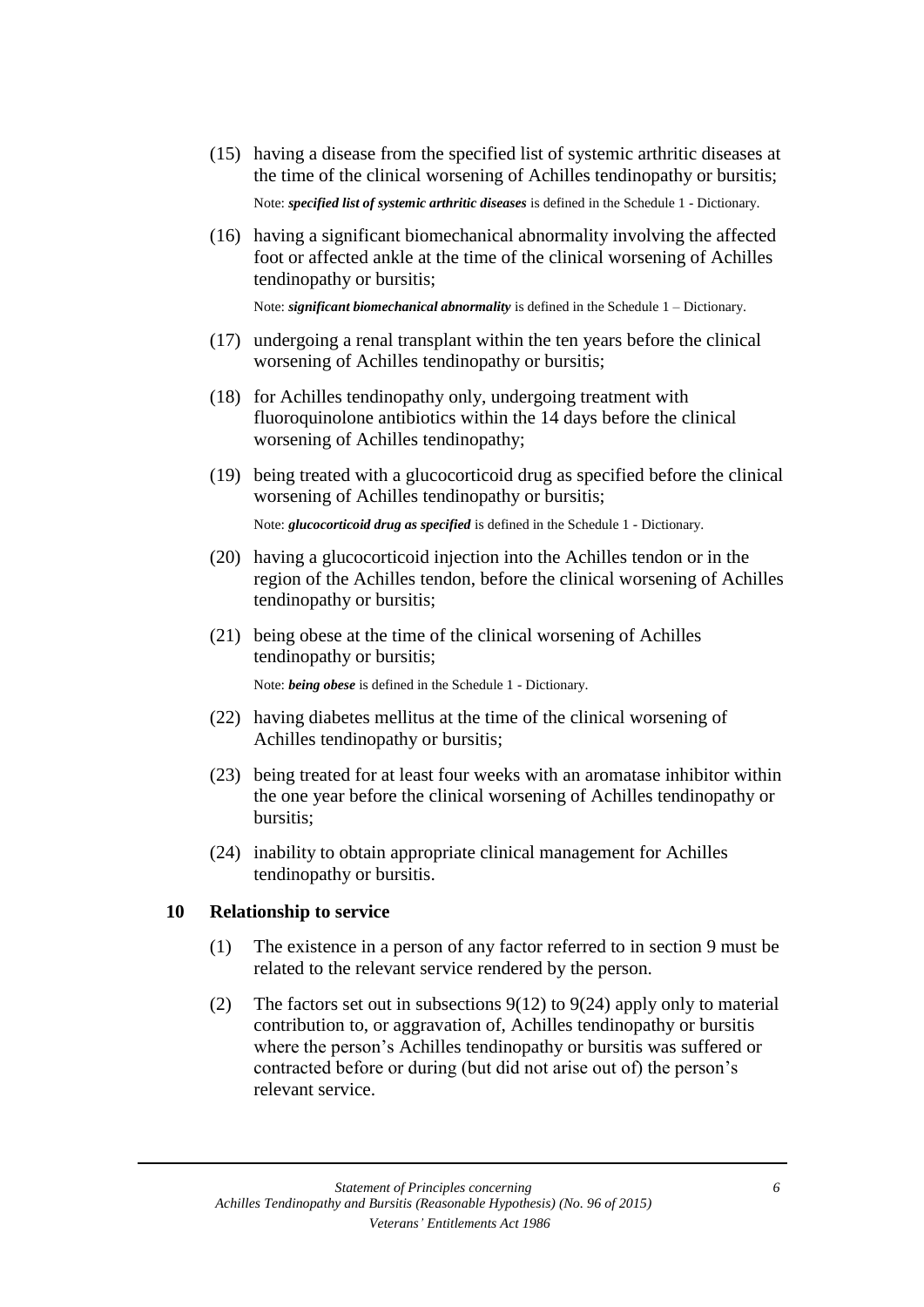#### **11 Factors referring to an injury or disease covered by another Statement of Principles**

In this Statement of Principles:

- (1) if a factor referred to in section 9 applies in relation to a person; and
- (2) that factor refers to an injury or disease in respect of which a Statement of Principles has been determined under subsection 196B(2) of the VEA;

then the factors in that Statement of Principles apply in accordance with the terms of that Statement of Principles as in force from time to time.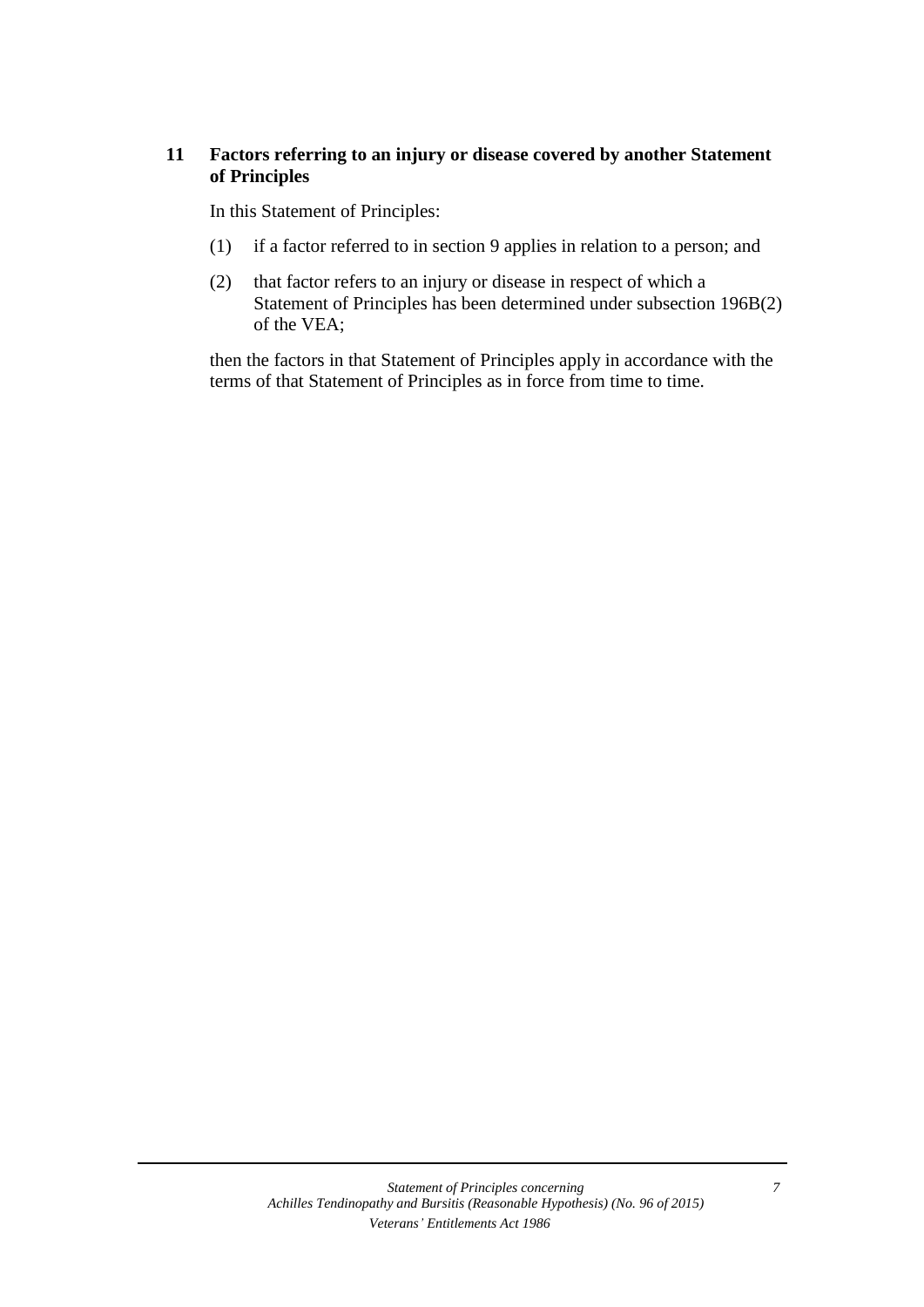## **Schedule 1 - Dictionary**

Note: See Section 6

#### **1 Definitions**

In this instrument:

*Achilles tendinopathy and bursitis*—see subsection 7(2).

*being obese* means having a Body Mass Index (BMI) of 30 or greater.

 $BMI = W/H<sup>2</sup>$  and where:

W is the person's weight in kilograms; and H is the person's height in metres.

*crystal-induced arthropathy* means arthropathy resulting from the deposition of monosodium urate, calcium pyrophosphate dihydrate, calcium hydroxyapatite or calcium oxalate.

*glucocorticoid drug as specified* means any of the corticosteroid drugs listed in the following table, in the specified combinations of administration, dose level and duration of treatment:

| Drug or Class of  | Mode*   | <b>Dose</b> | <b>Minimum</b>   | <b>Duration</b> |
|-------------------|---------|-------------|------------------|-----------------|
| <b>Drugs</b>      |         |             | Duration of      |                 |
|                   |         |             | <b>Treatment</b> |                 |
| prednisolone or   |         | $\geq 0.5$  |                  | within the      |
| pharmacologically |         | grams       | 6 months         | 3 years         |
| equivalent        |         | over 6      |                  |                 |
| glucocorticoid    | IV, IM, | months      |                  |                 |
|                   |         | $\geq$ 3    | <b>NS</b>        | within the      |
|                   |         | grams       |                  | 5 years         |
|                   |         |             |                  |                 |
|                   |         | $\geq 10$   | <b>NS</b>        | <b>NS</b>       |
|                   |         | grams       |                  |                 |
|                   |         |             |                  |                 |

Abbreviations: IV = intravenous; IM = intramuscular;  $O = \text{oral}$ ; NS = not specified.

*MET* means a unit of measurement of the level of physical exertion. 1 MET  $= 3.5$  ml of oxygen/kg of body weight per minute, or 1.0 kcal/kg of body weight per hour, or resting metabolic rate.

**MRCA** means the *Military Rehabilitation and Compensation Act 2004*.

*relevant service* means:

- (a) operational service under the VEA;
- (b) peacekeeping service under the VEA;
- (c) hazardous service under the VEA;
- (d) British nuclear test defence service under the VEA;
- (e) warlike service under the MRCA; or
- (f) non-warlike service under the MRCA.